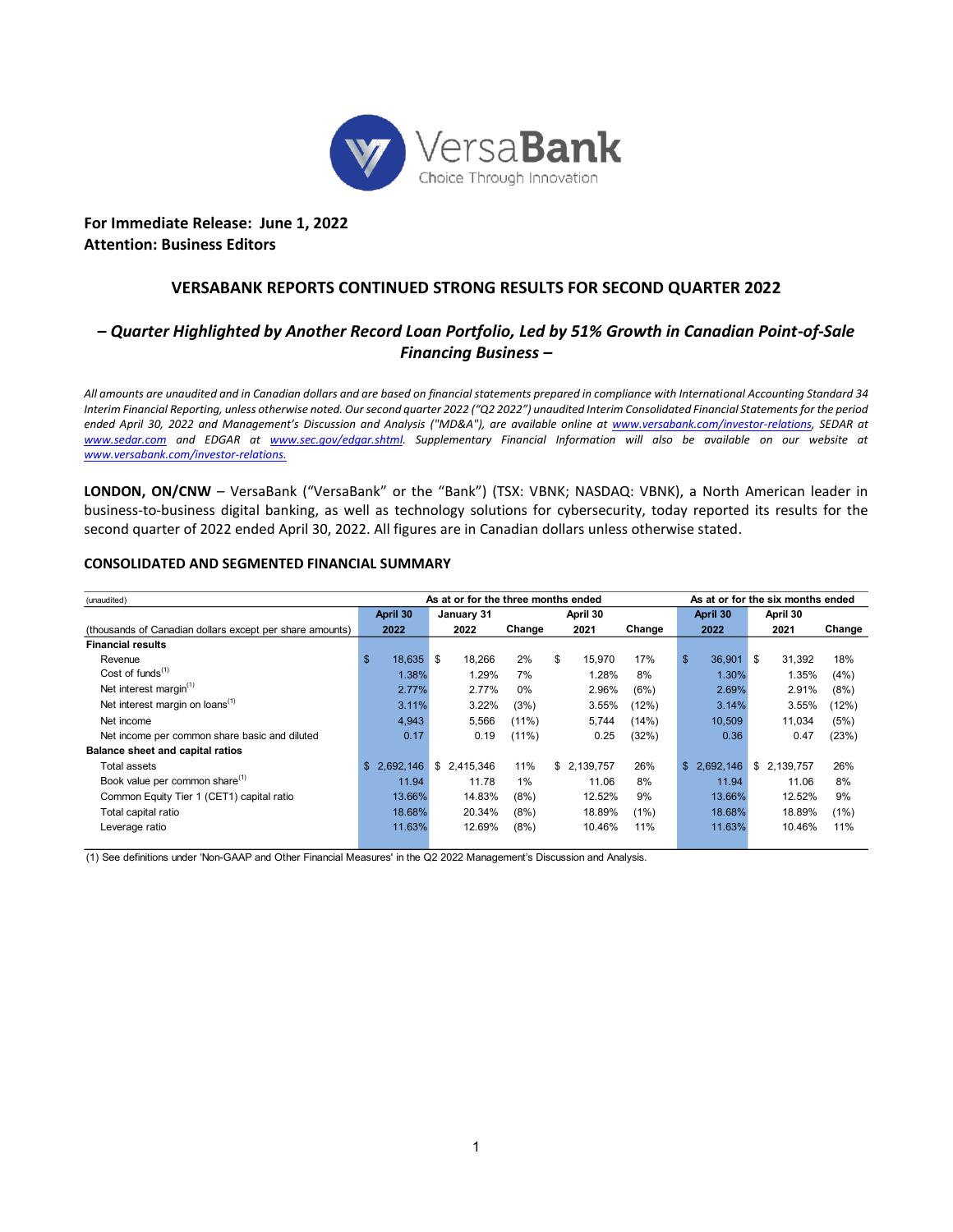| (thousands of Canadian dollars)           |              |             |      |                |                       |                                      |                         |     |                  |    |                          |                 |              |               |                          |               |                          |               |              |
|-------------------------------------------|--------------|-------------|------|----------------|-----------------------|--------------------------------------|-------------------------|-----|------------------|----|--------------------------|-----------------|--------------|---------------|--------------------------|---------------|--------------------------|---------------|--------------|
| for the three months ended                |              |             |      | April 30, 2022 |                       |                                      |                         |     | January 31, 2022 |    |                          |                 |              |               | April 30, 2021           |               |                          |               |              |
|                                           |              | Digital     |      |                |                       |                                      | Digital                 |     |                  |    |                          |                 | Digital      |               |                          |               |                          |               |              |
|                                           |              | Banking     |      | <b>DRTC</b>    | Fliminations/         | Consolidated                         | Banking                 |     | <b>DRTC</b>      |    | Fliminations/            | Consolidated    | Banking      |               | <b>DRTC</b>              | Eliminations/ |                          |               | Consolidated |
|                                           |              |             |      |                | Adjustments           |                                      |                         |     |                  |    | Adiustments              |                 |              |               |                          | Adjustments   |                          |               |              |
| Net interest income                       | $\mathbf{s}$ | $17,242$ \$ |      | ۰.             |                       | 17,242 \$<br>-S                      | $16,885$ \$             |     | $\sim$           | £. | $\overline{a}$           | 16,885 \$<br>-S | 15,095 \$    |               | $\overline{\phantom{a}}$ |               | $\overline{\phantom{a}}$ | <sub>\$</sub> | 15,095       |
| Non-interest income                       |              |             |      | 1,434          | (42)                  | 1,393                                |                         |     | 1,422            |    | (41)                     | 1,381           |              |               | 915                      |               | (41)                     |               | 875          |
| Total revenue                             |              | 17,243      |      | 1,434          | (42)                  | 18,635                               | 16,885                  |     | 1,422            |    | (41)                     | 18,266          | 15,096       |               | 915                      |               | (41)                     |               | 15,970       |
| Provision for (recovery of) credit losses |              | 78          |      |                |                       | 78                                   | $\overline{\mathbf{c}}$ |     |                  |    |                          | $\overline{2}$  | (312)        |               |                          |               |                          |               | (312)        |
|                                           |              | 17.165      |      | 1,434          | (42)                  | 18,557                               | 16,883                  |     | 1,422            |    | (41)                     | 18,264          | 15,408       |               | 915                      |               | (41)                     |               | 16,282       |
| Non-interest expenses:                    |              |             |      |                |                       |                                      |                         |     |                  |    |                          |                 |              |               |                          |               |                          |               |              |
| Salaries and benefits                     |              | 5,586       |      | 1,140          |                       | 6,726                                | 5,440                   |     | 643              |    |                          | 6,083           | 4,525        |               | 428                      |               |                          |               | 4,953        |
| General and administrative                |              | 3.761       |      | 300            | (42)                  | 4,019                                | 3,482                   |     | 183              |    | (41)                     | 3,624           | 2,237        |               | 187                      |               | (41)                     |               | 2,383        |
| Premises and equipment                    |              | 659         |      | 363            |                       | 1,022                                | 582                     |     | 347              |    |                          | 929             | 598          |               | 408                      |               |                          |               | 1,006        |
|                                           |              | 10,006      |      | 1,803          | (42)                  | 11.767                               | 9,504                   |     | 1.173            |    | (41)                     | 10,636          | 7,360        |               | 1,023                    |               | (41)                     |               | 8,342        |
| Income (loss) before income taxes         |              | 7,159       |      | (369)          |                       | 6,790                                | 7,379                   |     | 249              |    | $\overline{\phantom{a}}$ | 7,628           | 8,048        |               | (108)                    |               |                          |               | 7,940        |
| Income tax provision                      |              | 1,744       |      | 103            |                       | 1,847                                | 1,961                   |     | 101              |    | $\overline{\phantom{a}}$ | 2,062           | 2,153        |               | 43                       |               |                          |               | 2,196        |
| Net income (loss)                         |              | $5,415$ \$  |      | $(472)$ \$     |                       | $4,943$ \$<br>$-$ \$                 | 5,418 \$                |     | 148              | -S | $-$ \$                   | 5,566 \$        | 5,895        | $\mathbf{\$}$ | $(151)$ \$               |               | $-$ \$                   |               | 5,744        |
| <b>Total assets</b>                       |              | \$2,692,510 | - \$ | 21,386         | <b>S</b>              | $(21,750)$ \$ 2,692,146 \$ 2,412,167 |                         | \$. | 23,767           | S. | (20, 588)                | \$2,415,346     | \$ 2,139,974 |               | 17,777                   | $\mathbf{s}$  | (17, 994)                |               | \$ 2,139,757 |
|                                           |              |             |      |                |                       |                                      |                         |     |                  |    |                          |                 |              |               |                          |               |                          |               |              |
| <b>Total liabilities</b>                  | \$2,347,610  |             |      | 23,727         | (20, 605)<br><b>S</b> | \$2,350,732                          | \$2,072,691             | \$. | 25,147           | -S | (19.443)                 | \$2,078,395     | \$1,888,732  |               | 20,508                   | <b>S</b>      | (16, 849)                |               | \$1,892,391  |

## **HIGHLIGHTS FOR THE SECOND QUARTER OF 2022**

#### *Consolidated*

- Consolidated revenue increased 17% year-over-year and 2% sequentially, to \$18.6 million, due to higher net interest income in the Digital Banking operations (driven primarily by strong loan growth of 34% year-over-year and 11% sequentially), as well as higher non-interest income, the latter being generated by DRT Cyber Inc., ("DRTC") VersaBank's Cybersecurity Services and Banking and Financial Technology Development operating segment;
- Net income decreased 14% year-over-year and decreased 11% sequentially to \$4.9 million, attributable to costs related to investment in specific growth initiatives (including, but not limited to, the U.S. Point-of-Sale Loan and Lease Receivable, ("POS Financing") roll out and preparation for commercial launch of the Canadian-dollar version of VersaBank's Digital Deposit Receipts (branded as VCAD)), as well as higher salary and benefits costs, and higher office expense resulting from the implementation of VersaBank's return-to-work strategy; and,
- EPS was \$0.17, a decrease of 32% year-over-year and 11% sequentially. The year-over-year trend was amplified due to a higher number of shares outstanding following the issuance of 6.3 million common shares via the Bank's US IPO on the Nasdaq in September, 2021 (the "Common Share Offering") in advance of deploying the capital raised into interest generating loans.

#### *Digital Banking Operations*

- Loans increased 34% year-over-year and 11% sequentially to a record \$2.45 billion, as a function of growth in the Bank's POS Financing portfolio (51% year-over-year and 12% sequentially) and commercial real estate ("CRE") portfolio (10% year-over-year and 8% sequentially);
- Digital Banking revenue increased 14% year-over-year and 2% sequentially, to \$17.2 million;
- Net interest margin decreased 19 bps, or 6% year-over-year and was unchanged sequentially, at 2.77%, and net interest margin on loans decreased 44 bps, or 12%, year-over-year and decreased sequentially 11 bps, or 3%, to 3.11%, primarily the result of VersaBank's strategy to grow its POS Financing portfolio, which generates lower average net interest margins than the CRE portfolio, and in which VersaBank was more aggressive with pricing in the second quarter of 2022 to capitalize on certain high-growth opportunities; and,
- Provision for Credit Losses (PCLs) as a percentage of average loans was 0.01%, compared with a 12-quarter average of -0.01%, which remains amongst the lowest of the publicly traded Canadian Schedule I (federally licensed) Banks;
- On March 28, 2022, VersaBank announced successful completion of the independent third-party System and Organization Controls (SOC2) – Type I audit of its VersaVault®, VersaBank's proprietary security technology for blockchain-based assets, which underpins the VersaBank's revolutionary Digital Deposit Receipts; and,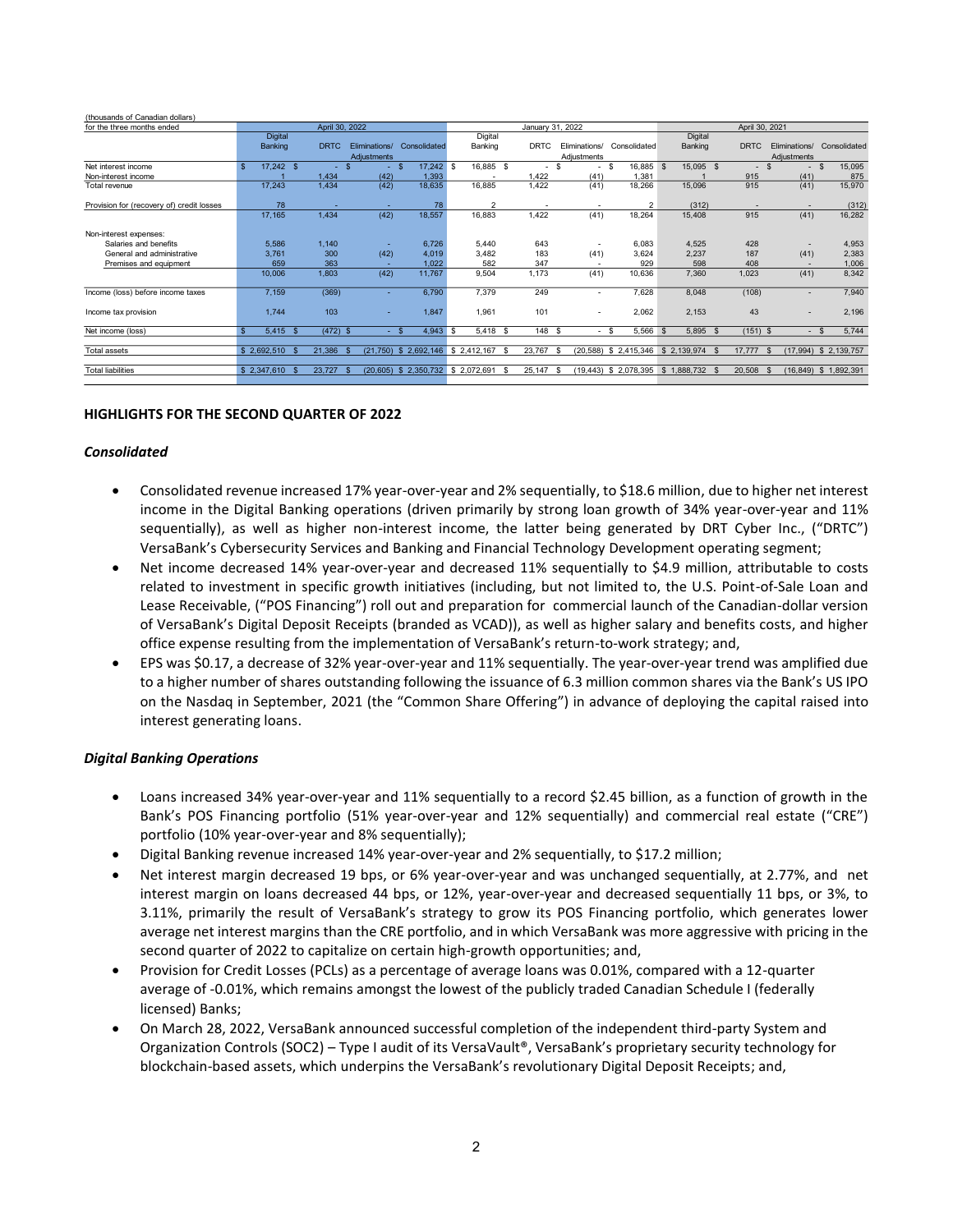• On March 31, 2022, VersaBank announced that it entered into an agreement with its first Point-of-Sale Finance partner in the United States, a large, North American, commercial transportation financing business focused on independent owner/operators.

#### *DRTC (Cybersecurity Services and Banking and Financial Technology Development)*

- Revenue and gross profit, which are generated entirely by Digital Boundary Group's (DBG) Cybersecurity Services, increased 41% and 57% year-over-year and 3% and 1% sequentially, to \$2.4 million and \$1.4 million, respectively; and,
- Net loss of \$0.5 million compared to net loss of \$0.2 million in the second quarter of 2021 and net income of \$0.1 million in the first quarter of 2022, attributable to higher costs related to investment in specific growth initiatives (including preparation for commercial launch of the Canadian-dollar version of its digital deposit receipts), as well as higher salary and benefits expense and higher business development costs.

## **MANAGEMENT COMMENTARY**

"The second quarter was yet another quarter highlighted by a new record loan portfolio in our Digital Banking operations, with our Canadian Point-of-Sale financing business growing more than 50% year-over-year, with that strong growth momentum continuing in third quarter to date," said David Taylor, President and Chief Executive Officer, VersaBank. "The continued growth of our Point-of-Sale business in Canada provides us with even greater confidence in the potential for this innovative and unique offering in the United States, as we add additional customers throughout 2022 and beyond."

"Despite strong year-over-year growth, net income for the second quarter was dampened by short-term investments in a number of initiatives that we expect will contribute to accelerated growth in both the short- and long-terms, notably preparation and roll out of the Point-of-Sale business in our Digital Banking operations in the US and preparation for the commercial launch of VCAD, the Canadian-dollar version of our revolutionary Digital Deposit Receipts, including the SOC2 compliance audit, the majority of the costs of which reside in DRTC. We expect net income for the remainder of the year to be driven by continued growth in our Canadian Point-of-Sale business, along with ramp up of the U.S. Point-of-Sale business, as well as continued profitable growth in the Cybersecurity Services component of DRTC."

#### **FINANCIAL REVIEW**

#### *Consolidated*

*Net Income* – Net income for the quarter was \$4.9 million, or \$0.17 per common share (basic and diluted), compared to \$5.6 million, or \$0.19 per common share (basic and diluted) last quarter and \$5.7 million, or \$0.25 per common share (basic and diluted), for the same period a year ago. The year-over-year and quarter-over-quarter trends were a function primarily of higher costs related to investment in specific growth initiatives (including, but not limited to, the U.S. POS financing roll out and preparation for commercial launch of the Canadian-dollar version of VersaBank's Digital Deposit Receipts), as well as higher salary and benefits costs, and higher office expense resulting from the implementation of VersaBank's return-to-work strategy. The year-over-year trend reflects the impact of a provision for credit losses in the current quarter compared to a recovery of credit loss provisions in the amount of \$312,000 a year ago and higher insurance premiums attributable to the Bank's listing on Nasdaq. Year-to-date net income and EPS were \$10.5 million and \$0.36 respectively, compared to \$11.0 million and \$0.47 for the same period a year ago. The year-over-year trends were a function of the same variables driving the quarterly trends as well as the impact of a provision for credit losses of \$78,000 in the current period compared to a recovery of credit loss provisions in the amount of \$255,000 in the comparative period and higher insurance premiums attributable to the Bank's listing on Nasdaq. The magnitude of the EPS trend was affected notably by the impact of dilution attributable to the Common Share Offering.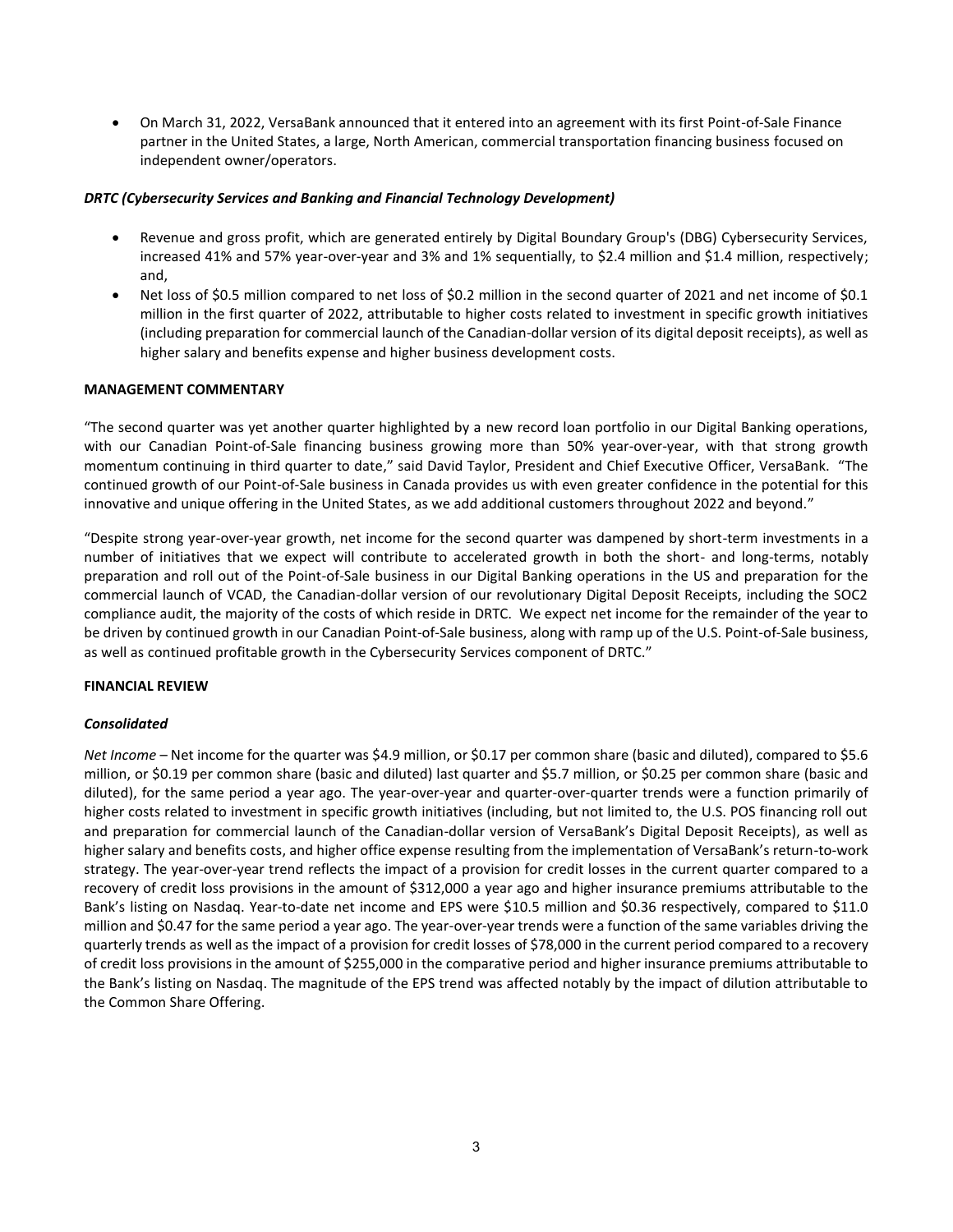#### *Digital Banking Operations*

*Net Interest Margin* – Net interest margin (or spread) for the quarter was 2.77% compared to 2.77% last quarter and 2.96% for the same period a year ago. Year-to-date net interest margin was 2.69% compared to 2.91% for the same period a year ago. The trends are primarily the result of VersaBank's strategy to grow its POS Financing portfolio, which generates lower average net interest margins than the CRE portfolio, and in which VersaBank was more aggressive with pricing in the second quarter of 2022 to capitalize on certain high-growth opportunities

*Net Interest Margin on Loans* – Net interest margin on loans is calculated as net interest income net of the impact of cash and other assets, divided by average gross loans. Net interest margin on loans for the quarter was 3.11% compared to 3.22% last quarter and 3.55% for the same period a year ago. Year-to-date net interest margin on loans was 3.14% compared to 3.55% for the same period a year ago. The trends are primarily the result of VersaBank's strategy to grow its POS Financing portfolio, which generates lower average net interest margins than the CRE portfolio, and in which VersaBank was more aggressive with pricing in the second quarter of 2022 to capitalize on certain high-growth opportunities.

*Net Interest Income* – Net interest income for the quarter was \$17.2 million compared to \$16.9 million last quarter and \$15.1 million for the same period a year ago. The quarter-over-quarter and year-over year trends were a function primarily of higher interest income earned on higher lending assets, offset partially by lower fees earned on the Bank's CRE mortgage portfolio and higher interest expense attributable to higher deposit balances. The year-over year trend also reflects higher interest expense in the current quarter attributable to the issuance of USD \$75 million principal amount of subordinated notes payable on April 30, 2021. Year-to-date net interest income was \$34.1 million compared to \$29.5 million for the same period a year ago.

*Non-Interest Expenses* – Non-interest expenses for the quarter were \$11.8 million compared to \$10.6 million last quarter and \$8.3 million for the same period a year ago. The quarter-over-quarter and year-over-year trends were a function primarily of higher costs related to investment in specific growth initiatives, including, but not limited to the U.S. POS financing roll out and preparation for commercial launch of the Canadian-dollar version of its Digital Deposit Receipts, higher salary and benefits expense attributable to higher staffing levels to support expanded business activity across the Bank, higher costs associated with employee retention, and higher office and facility related costs attributable to implementation of the Bank's return-to-work strategy. The year-over-year trend also reflects higher insurance premiums attributable to the Bank's listing on Nasdaq. Year-to-date non-interest expenses were \$22.4 million compared to \$16.4 million for the same period a year ago. The year-over-year trend was a function primarily of the items set out above and the current period including six months of operating expenses of Digital Boundary Group ("DBG") compared to five months of operating expenses included in the comparative period due to the timing of the Bank's acquisition of DBG on November 30, 2020.

*Provision for/Recovery of Credit Losses* – The Bank recognized a provision for credit losses in the current quarter in the amount of \$78,000 compared to a provision for credit losses in the amount of \$2,000 last quarter and a recovery of credit loss provisions in the amount of \$312,000 for the same period a year ago. The quarter-over-quarter and year-over-year trends were a function primarily of higher lending asset balances, offset partially by changes in the Bank's lending asset portfolio mix and changes in the forward-looking information used by the Bank in its credit risk models in the current quarter. Yearto-date, the Bank recognized a provision for credit losses in the current period in the amount of \$80,000 compared to a recovery of credit loss provisions in the amount of \$255,000 for the same period a year ago.

*Capital* – At April 30, 2022, VersaBank's Total regulatory capital was \$432 million compared to \$426 million last quarter and \$333 million a year ago and the Bank's CET1 capital ratio was 13.66%, compared 14.83% last quarter and 12.52% a year ago. The quarter-over-quarter capital ratio trends were a function primarily of retained earnings growth and changes to the Bank's risk-weighted asset balances and composition. The year-over-year trends were a function primarily of the Common Share Offering in September 2021, retained earnings growth, and changes to the Bank's risk-weighted asset balances and composition.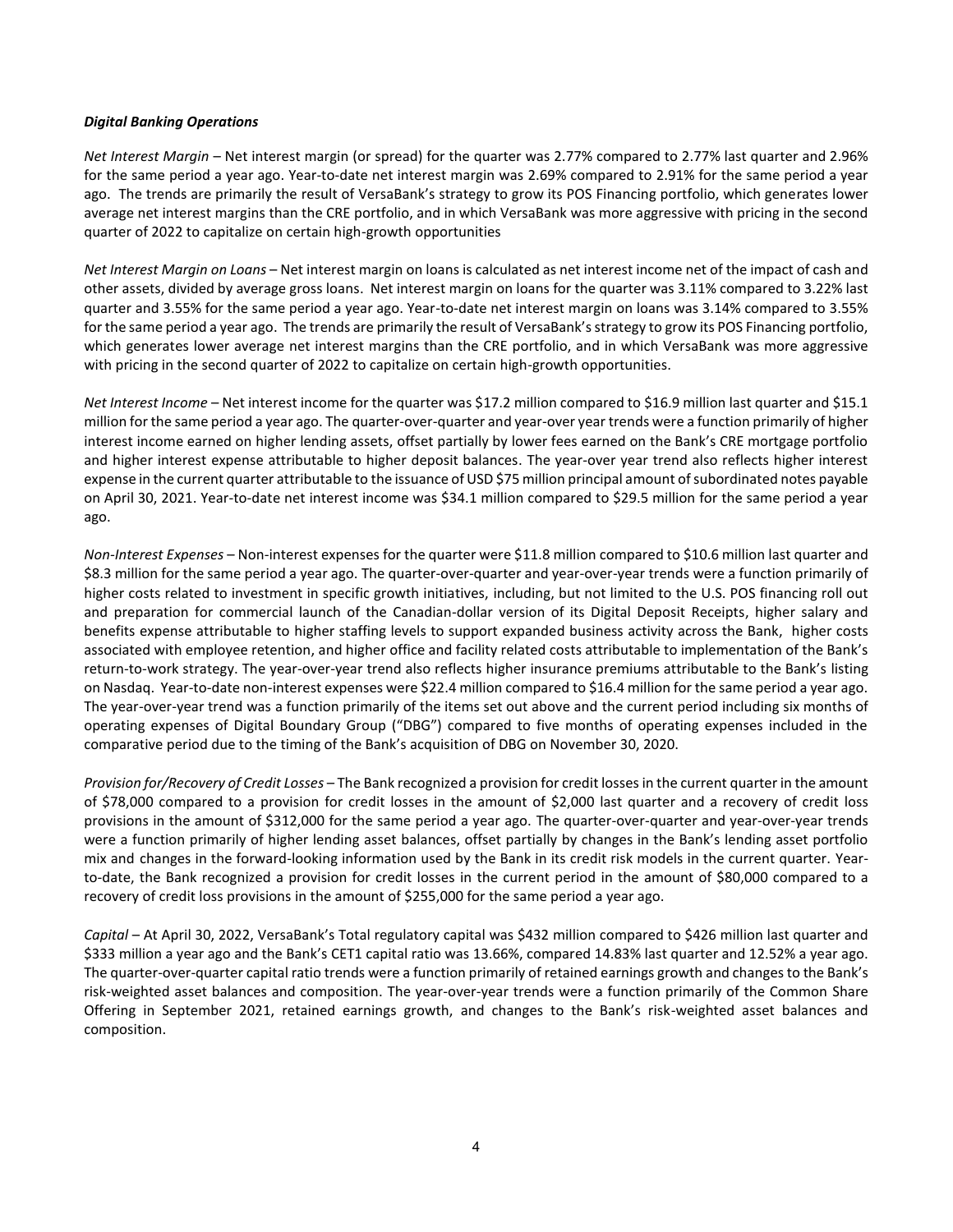*Credit Quality* -- Gross impaired loans at April 30, 2022 were \$nil, compared to \$nil a year ago. The Bank's allowance for expected credit losses, or ECL at April 30, 2022 was \$1.53 million compared to \$1.46 million last quarter and \$1.64 million a year ago. The quarter-over-quarter and year-over-year ECL trends were a function primarily of the factors set out in the *Provision for/Recovery of Credit Losses* section above. VersaBank's Provision for Credit Losses ratio continues to be one of the lowest in the Canadian industry, reflecting the very low risk profile of the Bank's lending portfolio, enabling it to generate superior net interest margins by offering innovative, high-value deposit and lending solutions that address unmet needs in the banking industry through a highly efficient partner model.

*Lending Operations: POS Financing –* Leveraging its proprietary technology, VersaBank electronically purchases small loan and lease receivables from its network of origination partners who make point of sale loans and leases, primarily for big ticket consumer purchases, throughout Canada. For the second quarter of 2022, VersaBank's POS Financing portfolio was up 51% year-over-year and 12% sequentially to \$1.6 billion as a function primarily of continued strong demand for home finance, auto and home improvement/HVAC receivable financing. Consumer spending in Canada is expected to remain strong as a function of a tight labour market and as excess savings continue to be deployed into a range of durable goods, including assets related to home improvements, as well as home purchases for which VersaBank's POS loan and lease origination partners provide financing. These trends, combined with the anticipated addition of new origination partners, represent key drivers of what is expected to be strong POS Financing balance sheet growth over the course of the second half of fiscal 2022. In addition, VersaBank entered the US lending market in the second quarter of 2022 through the completion of a receivable purchase transaction with its first US-based, POS Financing origination partner, a large, North American, commercial transportation financing business focused on independent owner/operators. Management anticipates measured growth in its US POS Financing portfolio over the second half of fiscal 2022 as VersaBank continues to source and onboard new origination partners that operate with a credit risk profile that is aligned with VersaBank's risk appetite.

*Lending Operations: Commercial Lending –* Commercial loans are originated through a well-established network of mortgage brokers and syndication partners, as well as through direct contact with VersaBank's staff. Most of these loans are secured by real estate assets located in Ontario and certain other Canadian provinces. The portfolio increased 10% year-over-year and 8% sequentially to \$832 million. VersaBank anticipates continued growth in the commercial mortgage sector over the course of the second half of fiscal 2022, specifically related to financing for residential housing properties, albeit somewhat moderated relative to management's view in the first half of fiscal 2022.

*Deposit Funding* -- VersaBank continues to increase its proportion of lower-cost commercial deposits by growing its well diversified Trustee in Bankruptcy, ("TIB") program deposit base which currently attracts a nominal interest rate. This low-cost diversified deposit channel provides VersaBank with a significant cost of funds advantage, enabling it to generate superior net interest margins while maintaining its conservative risk profile. VersaBank's cost of funds for the second quarter of 2022 was 1.38%, up 9 bps sequentially and 10 bps year-over-year. Management anticipates that commercial deposit volumes raised via VersaBank's Trustee Integrated Banking ("TIB") program will grow over the second half of fiscal 2022 as a function of an increase in the volume of consumer bankruptcy and proposal restructuring proceedings over the same timeframe attributable to the Bank of Canada continuing to tighten monetary policy over the course of the year. Further, VersaBank continues to grow and expand its well-established, diverse deposit broker network through which it sources personal deposits, consisting primarily of guaranteed investment certificates. Management expects the combination of the operational trends set out above will mitigate the expansion of its cost of funds, despite the anticipation of the Bank of Canada continuing to increase interest rates over the course of the second half of the year. Commercial deposits at April 30, 2022 were \$609 million, up 9% year-over-year and up 2% sequentially. The year-over-year and quarter-over-quarter trends were attributable to continued growth in the Bank's TIB program.

## *DRTC (Cybersecurity Services and Banking and Financial Technology Development)*

For the second quarter of 2022, DRTC recorded a net loss of \$472,000 compared to net loss of \$151,000 a year ago and net income of \$148,000 sequentially. The year-over-year and quarter-over-quarter trends were a function primarily of higher operating expense, offset partially by higher revenue. Year-to-date, DRTC recorded a net loss of \$325,000 compared to net income of \$22,000 a year ago. The year-over-year trend was a function primarily of the items set out above as well as the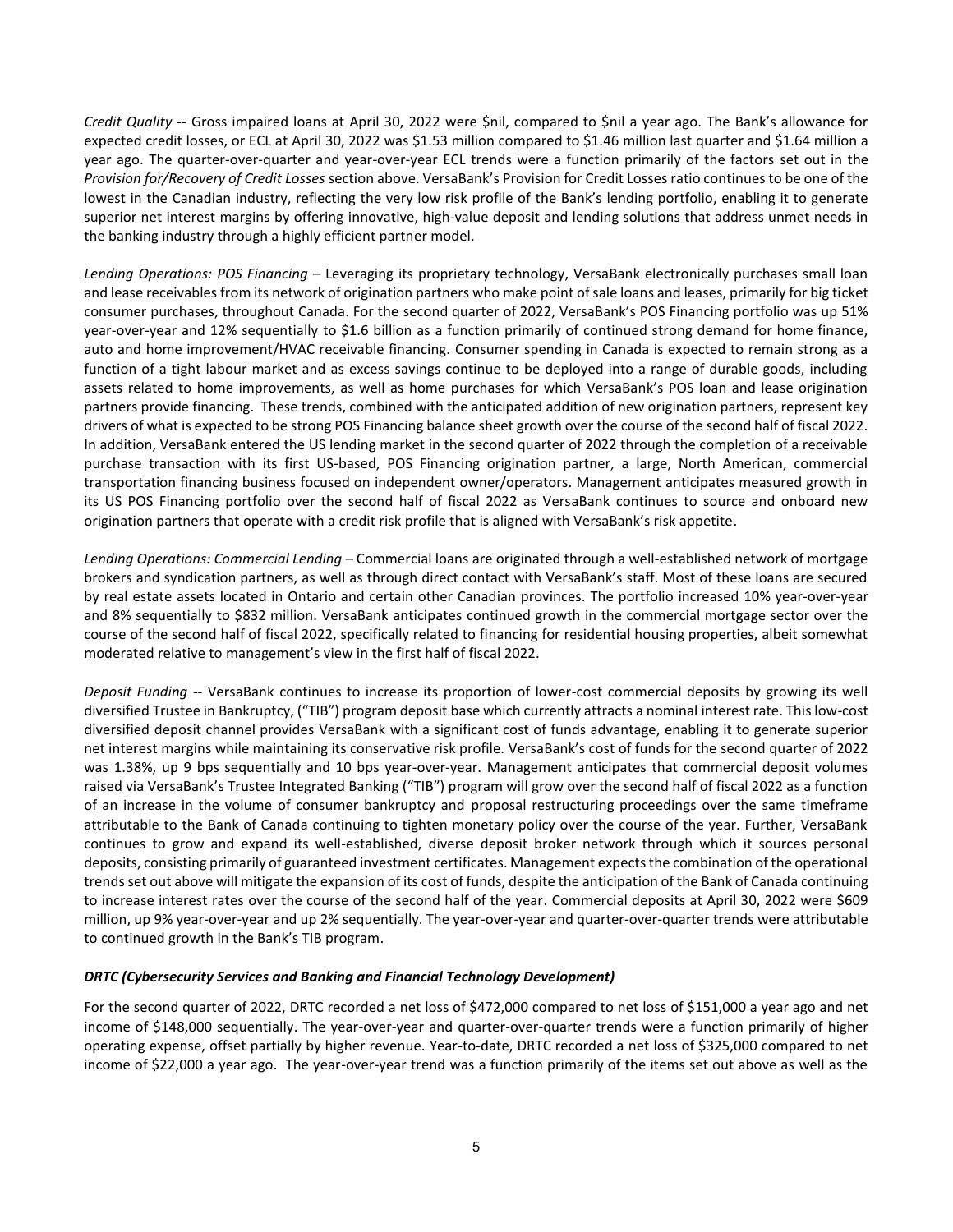comparative period including only five months of operations due to the timing of the Bank's acquisition of DBG on November 30, 2020.

# **FINANCIAL HIGHLIGHTS**

| (unaudited)                                                     | for the three months ended |               | for the six months ended |             |    |             |  |  |  |
|-----------------------------------------------------------------|----------------------------|---------------|--------------------------|-------------|----|-------------|--|--|--|
|                                                                 | April 30                   | April 30      |                          | April 30    |    | April 30    |  |  |  |
| (\$CDN thousands except per share amounts)                      | 2022                       | 2021          |                          | 2022        |    | 2021        |  |  |  |
| <b>Results of operations</b>                                    |                            |               |                          |             |    |             |  |  |  |
| Interest income                                                 | \$<br>25,848               | \$<br>21,649  | \$                       | 50,568      | \$ | 43,164      |  |  |  |
| Net interest income                                             | 17,242                     | 15,095        |                          | 34,127      |    | 29,469      |  |  |  |
| Non-interest income                                             | 1,393                      | 875           |                          | 2,774       |    | 1,923       |  |  |  |
| Total revenue                                                   | 18,635                     | 15,970        |                          | 36,901      |    | 31,392      |  |  |  |
| Provision for (recovery of) credit losses                       | 78                         | (312)         |                          | 80          |    | (255)       |  |  |  |
| Non-interest expenses                                           | 11,767                     | 8,342         |                          | 22,403      |    | 16,429      |  |  |  |
| Digital Banking                                                 | 10,006                     | 7,360         |                          | 19,509      |    | 14,690      |  |  |  |
| <b>DRTC</b>                                                     | 1,803                      | 1,023         |                          | 2,977       |    | 1,808       |  |  |  |
| <b>Net income</b>                                               | 4,943                      | 5,744         |                          | 10,509      |    | 11,034      |  |  |  |
| Income per common share:                                        |                            |               |                          |             |    |             |  |  |  |
| Basic                                                           | \$<br>0.17                 | \$<br>0.25    | \$                       | 0.36        | \$ | 0.47        |  |  |  |
| Diluted                                                         | \$<br>0.17                 | \$<br>0.25    | \$                       | 0.36        | \$ | 0.47        |  |  |  |
| Dividends paid on preferred shares                              | \$<br>247                  | \$<br>542     | \$                       | 494         | \$ | 1,084       |  |  |  |
| Dividends paid on common shares                                 | \$<br>687                  | \$<br>528     | \$                       | 1,374       | \$ | 1,056       |  |  |  |
| Yield*                                                          | 4.15%                      | 4.24%         |                          | 3.99%       |    | 4.26%       |  |  |  |
| Cost of funds*                                                  | 1.38%                      | 1.28%         |                          | 1.30%       |    | 1.35%       |  |  |  |
| Net interest margin*                                            | 2.77%                      | 2.96%         |                          | 2.69%       |    | 2.91%       |  |  |  |
| Net interest margin on loans*                                   | 3.11%                      | 3.55%         |                          | 3.14%       |    | 3.55%       |  |  |  |
| Return on average common equity*                                | 5.92%                      | 9.20%         |                          | 6.25%       |    | 8.73%       |  |  |  |
| Book value per common share*                                    | \$<br>11.94                | \$<br>11.06   | \$                       | 11.94       | \$ | 11.06       |  |  |  |
| Efficiency ratio*                                               | 63%                        | 52%           |                          | 61%         |    | 52%         |  |  |  |
| Efficiency ratio - Digital Banking*                             | 58%                        | 49%           |                          | 57%         |    | 50%         |  |  |  |
| Return on average total assets*                                 | 0.75%                      | 1.02%         |                          | 0.79%       |    | 0.98%       |  |  |  |
| Gross impaired loans to total loans*                            | 0.00%                      | 0.00%         |                          | 0.00%       |    | 0.00%       |  |  |  |
| Provision (recovery) for credit losses as a % of average loans* | 0.01%                      | (0.07%)       |                          | 0.01%       |    | $(0.03\%)$  |  |  |  |
|                                                                 |                            | as at         |                          |             |    |             |  |  |  |
| <b>Balance Sheet Summary</b>                                    |                            |               |                          |             |    |             |  |  |  |
| Cash                                                            | \$<br>198,157              | \$<br>272,428 | \$                       | 198,157     | \$ | 272,428     |  |  |  |
| Loans, net of allowance for credit losses                       | 2,450,276                  | 1,829,776     |                          | 2,450,276   |    | 1,829,776   |  |  |  |
| Average loans*                                                  | 2,332,957                  | 1,811,750     |                          | 2,276,663   |    | 1,742,343   |  |  |  |
| <b>Total assets</b>                                             | 2,692,146                  | 2,139,757     |                          | 2,692,146   |    | 2,139,757   |  |  |  |
| Deposits                                                        | 2,124,916                  | 1,679,273     |                          | 2,124,916   |    | 1,679,273   |  |  |  |
| Subordinated notes payable                                      | 98,410                     | 94,392        |                          | 98,410      |    | 94,392      |  |  |  |
| Shareholders' equity                                            | 341,414                    | 247,366       |                          | 341,414     |    | 247,366     |  |  |  |
| Capital ratios**                                                |                            |               |                          |             |    |             |  |  |  |
| Risk-weighted assets                                            | \$2,313,030                | \$1,763,424   |                          | \$2,313,030 |    | \$1,763,424 |  |  |  |
| Common Equity Tier 1 capital                                    | 315,963                    | 220,740       |                          | 315,963     |    | 220,740     |  |  |  |
| Total regulatory capital                                        | 432,083                    | 333,161       |                          | 432,083     |    | 333,161     |  |  |  |
| Common Equity Tier 1 (CET1) ratio                               | 13.66%                     | 12.52%        |                          | 13.66%      |    | 12.52%      |  |  |  |
| Tier 1 capital ratio                                            | 14.25%                     | 13.29%        |                          | 14.25%      |    | 13.29%      |  |  |  |
| Total capital ratio                                             | 18.68%                     | 18.89%        |                          | 18.68%      |    | 18.89%      |  |  |  |
| Leverage ratio                                                  | 11.63%                     | 10.46%        |                          | 11.63%      |    | 10.46%      |  |  |  |

\* See definitions under 'Non-GAAP and Other Financial Measures' in the Q2 2022 Management's Discussion and Analysis.

\*\* Capital management and leverage measures are in accordance with OSFI's Capital Adequacy Requirements

and Basel III Accord.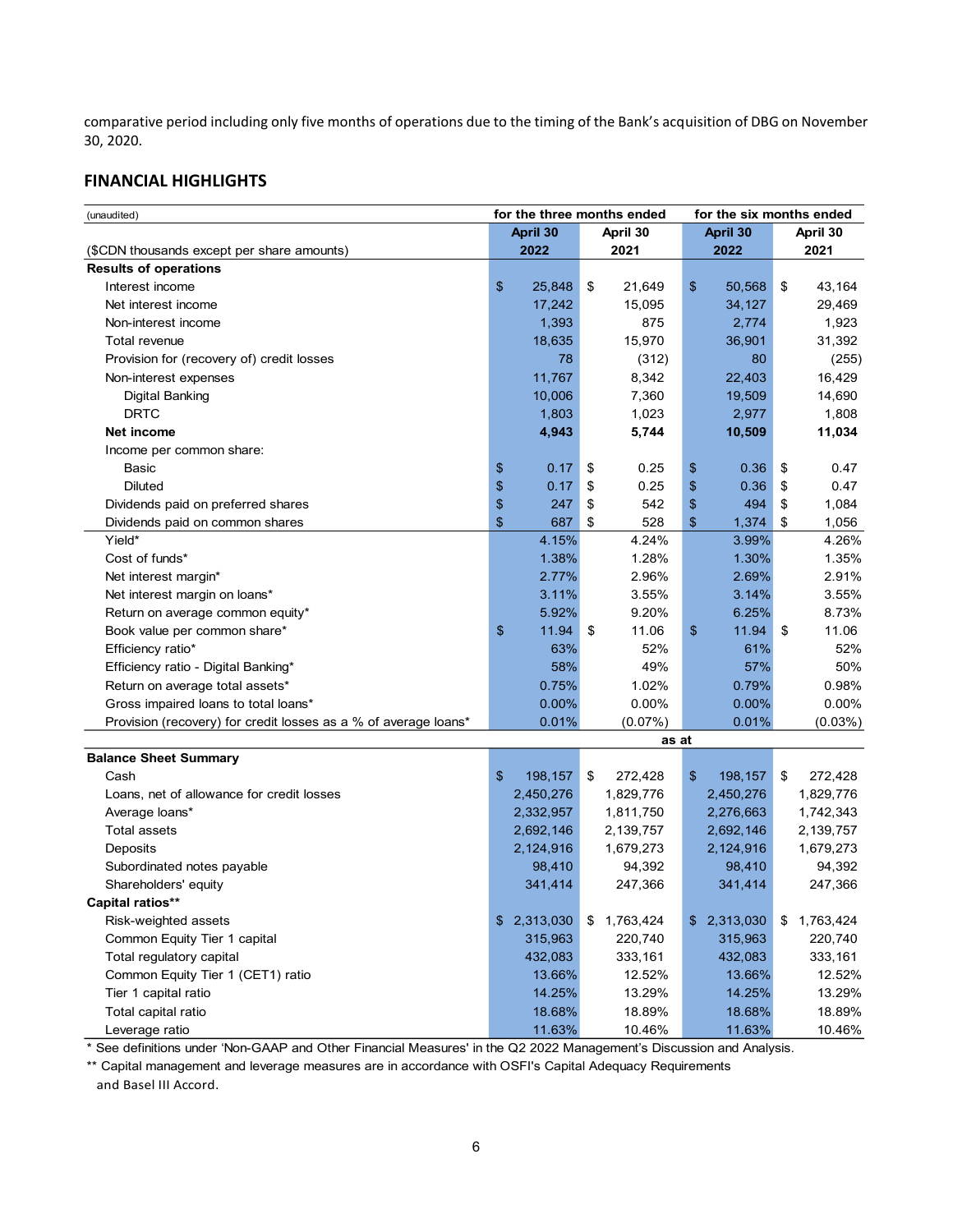#### **COVID-19 Update**

With public health restrictions being generally relaxed or removed altogether over the recent months management has commenced the implementation of the Bank's return-to-work strategy that is anticipated to accommodate the majority of our staff transitioning from working remotely to working in a traditional office setting over the course of the third quarter of 2022.

Notwithstanding the above, we continue to monitor the data and information available related to the emergence of new variants of COVID-19 as well as attempt to anticipate the potential impact on our community, the Canadian economy and the Bank's business operations.

## **About VersaBank**

VersaBank is a Canadian Schedule I chartered (federally licensed) bank with a difference. VersaBank became the world's first fully digital financial institution when it adopted its highly efficient business-to-business model using its proprietary state-ofthe-art financial technology to profitably address underserved segments of the Canadian banking market in the pursuit of superior net interest margins while mitigating risk. VersaBank obtains all of its deposits and provides the majority of its loans and leases electronically, with innovative deposit and lending solutions for financial intermediaries that allow them to excel in their core businesses. In addition, leveraging its internally developed IT security software and capabilities, VersaBank established wholly owned, Washington, DC-based subsidiary, DRT Cyber Inc. to pursue significant large-market opportunities in cyber security and develop innovative solutions to address the rapidly growing volume of cyber threats challenging financial institutions, multi-national corporations and government entities on a daily basis.

VersaBank's Common Shares trade on the Toronto Stock Exchange ("TSX") and Nasdaq under the symbol VBNK. Its Series 1 Preferred Shares trade on the TSX under the symbol VBNK.PR.A.

#### **Forward-Looking Statements**

The statements in this press release that relate to the future are forward-looking statements. By their very nature, forwardlooking statements involve inherent risks and uncertainties, both general and specific, many of which are out of our control. Risks exist that predictions, forecasts, projections, and other forward-looking statements will not be achieved. Readers are cautioned not to place undue reliance on these forward-looking statements as several important factors could cause actual results to differ materially from the plans, objectives, expectations, estimates and intentions expressed in such forwardlooking statements. These factors include, but are not limited to, the strength of the Canadian economy in general and the strength of the local economies within Canada in which we conduct operations; the effects of changes in monetary and fiscal policy, including changes in interest rate policies of the Bank of Canada; changing global commodity prices; the effects of competition in the markets in which we operate; inflation; capital market fluctuations; the timely development and introduction of new products in receptive markets; the impact of changes in the laws and regulations pertaining to financial services; changes in tax laws; technological changes; unexpected judicial or regulatory proceedings; unexpected changes in consumer spending and savings habits; the impact of wars or conflicts including the crisis in Ukraine and the impact of the crisis on global supply chains ; the impact of new variants of COVID-19 and the Bank's anticipation of and success in managing the risks implicated by the foregoing. For a detailed discussion of certain key factors that may affect our future results, please see our annual MD&A for the year ended October 31, 2021.

The foregoing list of important factors is not exhaustive. When relying on forward-looking statements to make decisions, investors and others should carefully consider the foregoing factors and other uncertainties and potential events. The forward-looking information contained in this document and the related management's discussion and analysis is presented to assist our shareholders and others in understanding our financial position and may not be appropriate for any other purposes. Except as required by securities law, we do not undertake to update any forward-looking statement that is